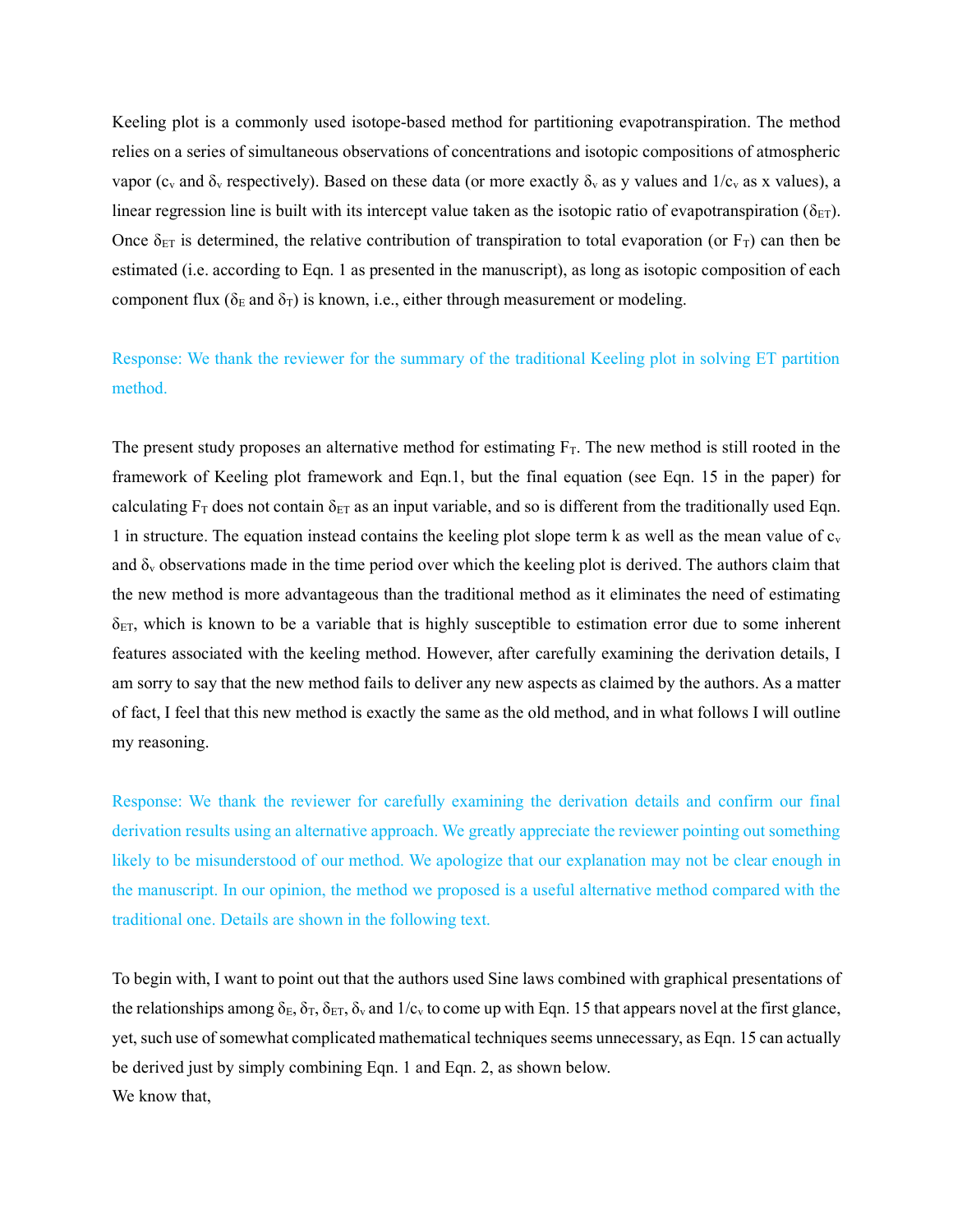$$
F_T = (\delta_{ET} - \delta_E)/(\delta_T - \delta_E)
$$
 Eqn. 1 (or Eqn. 1 in the paper)  
\n
$$
\delta_v = k^*(1/c_v) + \delta_{ET}
$$
 Eqn. 2 (or Eqn. 2 in the paper)  
\nNote that Eqn. 2 can be further written into the following:

$$
\delta_{ET} = \delta_v - k^* \left(1/c_v\right) \tag{Eqn. 2.1}
$$

where k is the slope of the keeling regression line of  $\delta_y$  versus  $1/c_y$ , and  $\delta_y$  and  $1/c_y$  represent the

mean  $\delta_{\rm v}$  and  $1/c_{\rm v}$  observations respectively.

Inserting Eqn. 2.1 into Eqn.1, and rearrange, we obtain the following:

$$
F_T = -k/[c_v(\delta_T - \delta_E)] + (\delta_v - \delta_E)/(\delta_T - \delta_E)
$$
 Eqn.3

As is clear this equation is exactly the same as Eqn. 15 as presented by the authors.

Response: We thank the reviewer for carefully examining Eqn. (15) in another way. However, we still believe that our derivation based on the sine law is more general and more informative. For one thing, the direct result from sine-law-based derivation is Eqn. (14) rather than Eqn. (15):

$$
F_T(\delta_x) = -\frac{1}{C_x(\delta_T - \delta_E)}k + \frac{\delta_x - \delta_E}{\delta_T - \delta_E} \tag{14}
$$

where  $(1/C_x, \delta_x)$  is a random point on ordinary least squares line of  $1/C_y$  and  $\delta_{y}$ . Inserting point  $(1/C_y, \delta_y)$ into Eqn. (14) is one of special cases. As background/ambient source point ( $1/C_a$ ,  $\delta_a$ ) is also on Keeling line (Moreira et al., 1997), we are able to have another relationship:

$$
F_T(\delta_a) = -\frac{1}{C_a(\delta_T - \delta_E)}k + \frac{\delta_a - \delta_E}{\delta_T - \delta_E} \tag{16}
$$

Although this result is not related to point  $(1/C_v, \delta_v)$  in this study, we believe that a broader derivation is better than a special case.

For another, the reviewer's derivation needs to simultaneously satisfy Eqn. (1) and Eqn. (2). However, we consider that neither Eqn. (1) nor Eqn. (2) could match conceptual parameter ( $\delta_{\rm v}$  and  $\rm C_{\rm v}$ ) with the observed individual data points ( $\delta_{vi}$  and  $C_{vi}$ ). Eqn. (2) in the manuscript is the Keeling plot relationship. Previously, the source of  $\delta_y$  and  $C_y$  was described as atmosphere vapor (Yakir and Sternberg, 2000; Yepez et al., 2003), which has ambiguous spatial and temporal resolution. The definition of  $\delta_v = \frac{1}{r}$  $\frac{1}{m}\sum_{i=1}^{m} \delta_{v_i}$  and  $\frac{1}{c_v}$  = 1  $\frac{1}{m}\sum_{i=1}^{m}\frac{1}{C_v}$  $c_{v_i}$  $\frac{m}{i=1}$  is required for the Keeling plot equation after the sine-law-based derivation is achieved, rather than a known condition for the existing Keeling plot. We apologize that we did not distinguish the conceptual atmosphere vapor source in the Keeling plot and point  $(1/C_v, \delta_v)$  in our method. In our sine-law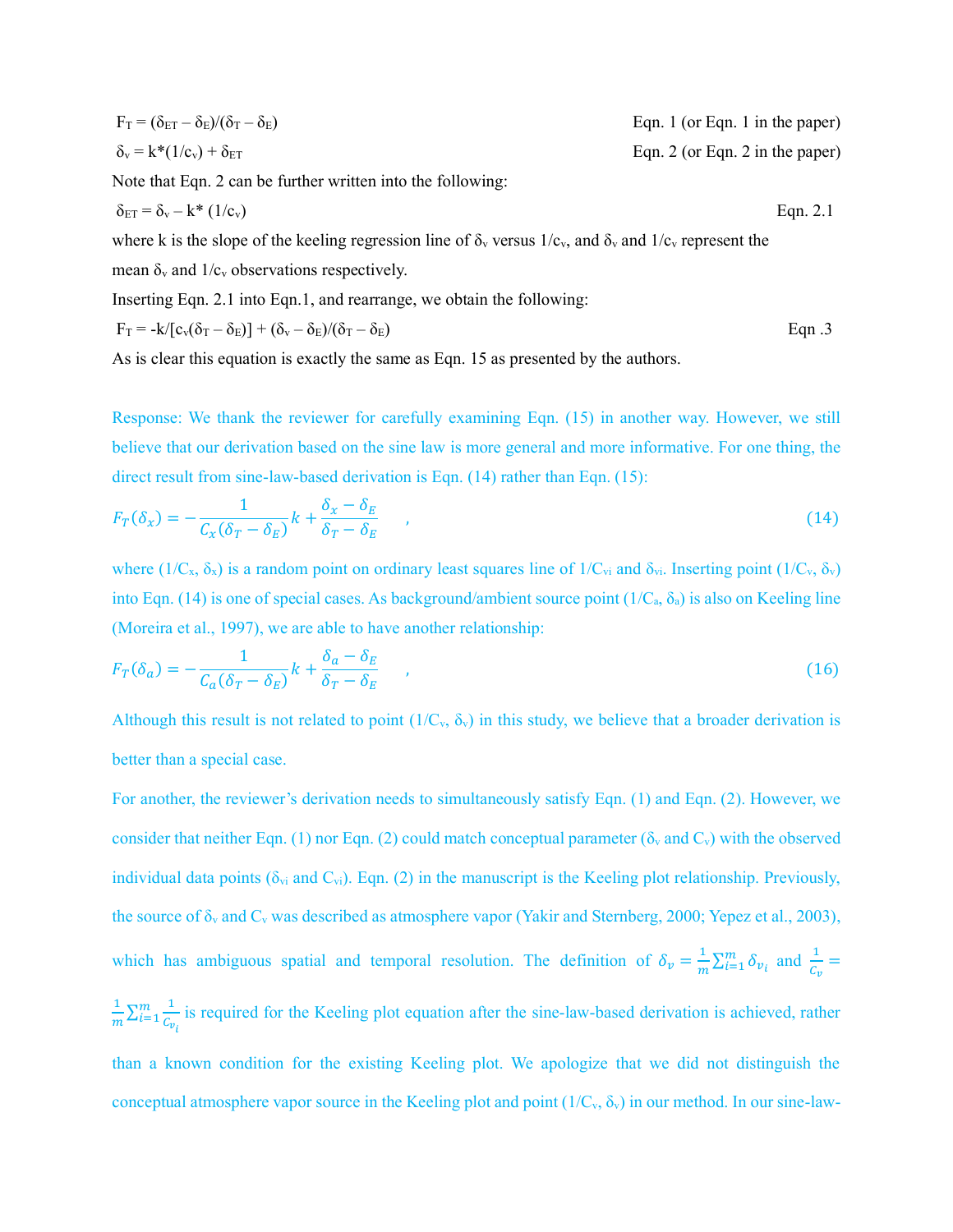based derivation, point  $(1/C_v, \delta_v)$  is not related to the Keeling plot. Although Eqn. (15) can be derived by Eqn. (1) and Eqn. (2), the parameter  $\delta_y$  and  $C_y$  will be vague based on reviewer's derivation.

Although Eqn. 3 (or Eqn. 15 in the manuscript) does not contain  $\delta_{ET}$ , using this so-called new equation to estimate FT actually would still require that  $\delta_{ET}$  be known, because Eqn. 3 is a result of insertion of the  $\delta_{ET}$ formula (i.e. Eqn 2.1) into Eqn. 1. In other words, the fact that  $\delta_{ET}$  is not showing up in your final equation does not necessarily mean  $\delta_{ET}$  is not needed in your calculation. As a matter of fact, there is no fundamental difference between the new and traditional methods. For example, in the traditional method, we firstly use a set of  $\delta_{\rm v}$  and  $1/c_{\rm v}$  values to estimate  $\delta_{\rm ET}$  based on the intercept of the linear regression, and then in the second step we insert the regression-derived  $\delta_{ET}$  into Eqn. 1 to estimate F<sub>T</sub>. Similarly, the execution of the Eqn. 3-based new method can also be divided into two steps: 1) estimation of  $\delta_{ET}$  based on Eqn. 2.1; and 2) subsequent calculation of  $F_T$  based on the estimated  $\delta_{ET}$  and Eqn. 1. The only slight difference between the two methods rests on how  $\delta_{ET}$  is calculated.

Response: We thank the reviewer for the critical and constructive comments. As explained in the previous paragraph, we think sine-law-based derivation is a more general and more informative derivation. We will explain it more in the next paragraph.

The new method would require that the slope term k be calculated from the Keeling regression line, and then using k, and the mean values of  $1/c_v$  and  $\delta_v$  to calculate the  $\delta_{ET}$  either based on Eqn. 2 or Eqn. 2.1. Apparently, such a procedure is more tedious as compared to that involved in the traditional method in which  $\delta_{ET}$  is estimated as the intercept from a single step of linear regression. Yet ironically,  $\delta_{ET}$  estimated this way is in theory the same as that from the traditional method, for the exact reason as stated by the authors, that is, according to Hogg et al. (2005) the point that corresponds to the mean of  $1/cv$  and  $\delta_v$  should fall exactly onto the regression line, which dictates that  $\delta_{ET}$  calculated from the mean of 1/cv and  $\delta_v$  together with k (the linear regression derived slope) must be the same as the intercept value. Therefore, I'm sorry to say that the authors' attempt to bypass the need for  $\delta_{ET}$  parameterization was not successful, as the new method is virtually the same as the traditional one, except that it is less intuitive and more complicated to use.

Response: We thank the reviewer for the critical and constructive comments. We agree that point  $(1/C_v, \delta_v)$ together with k will determine the intercept  $\delta_{ET}$ , while our study focuses on how to bypass  $\delta_{ET}$  and use the alternative (1/C<sub>vi</sub>,  $\delta_{\rm vi}$ ) and k to replace  $\delta_{\rm ET}$ . Though our final derivation looks more complicated, it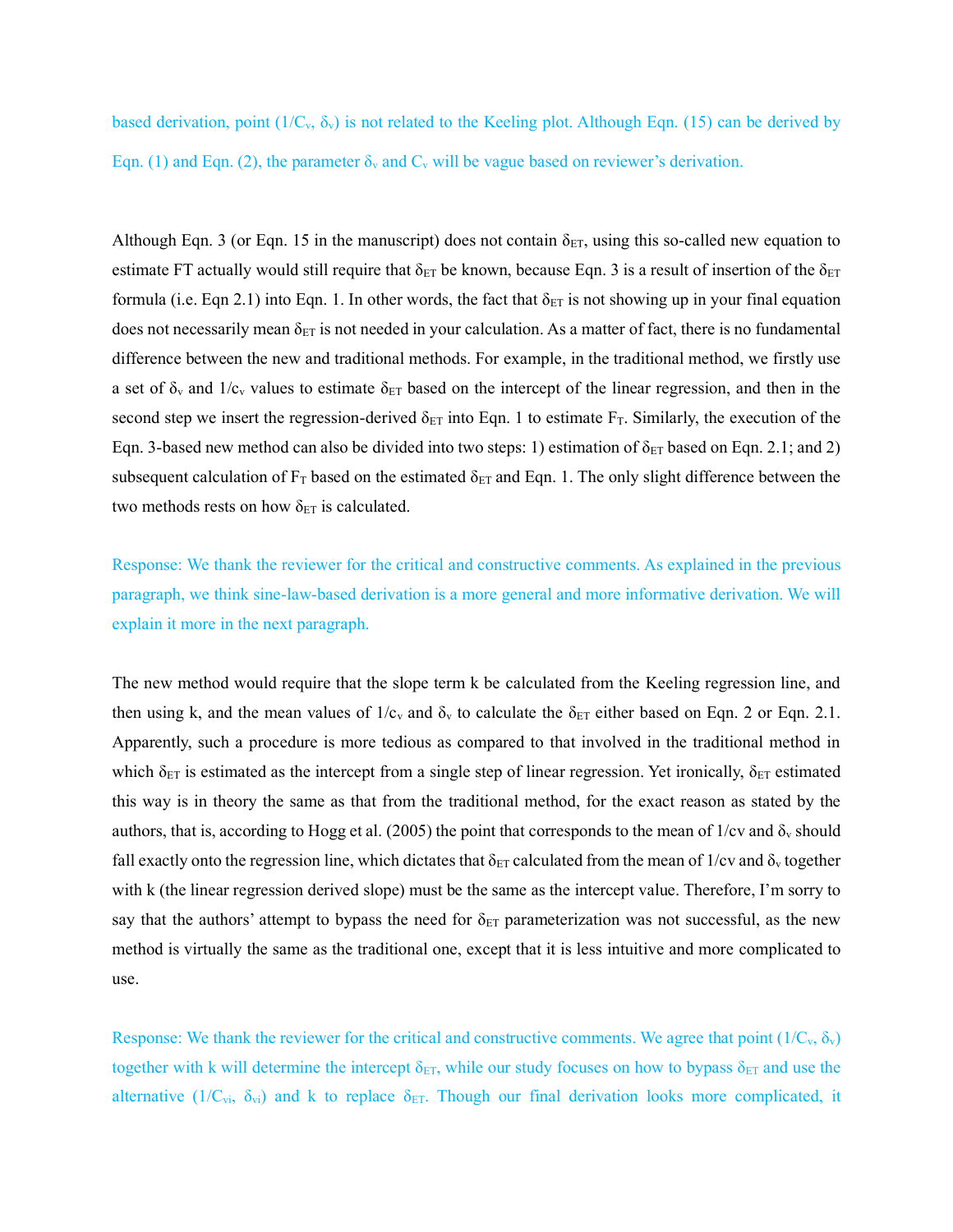quantitatively connects all the measured individual data points and  $F_T$ , and it utilizes more information of individual data points ( $C_{vi}$  and  $\delta_{vi}$ ) than the traditional method. In addition, the new derivation does not require any new instrument set up except the one already used for the traditional method. Our method has two advantages. First, after we use k and point  $(1/C_v, \delta_v)$  to replace  $\delta_{ET}$ , the sensitivity contributions of  $\delta_{ET}$ are distributed into k,  $C_v$  and  $\delta_v$ . Importantly, the uncertainty of  $C_{vi}$  and  $\delta_{vi}$  is relying on the precision of the isotope analyzer, which has the potential to keep improving in the future. As a result, our method potentially reduces the uncertainty of isotope-based ET partition approach. Second, we are able to insert each individual point of  $(1/C_{vi}, \delta_{vi})$  into our method to obtain a high frequency  $F_T$  distribution (the output frequency of  $F_T$  could be as same as the output frequency of *in situ* isotope analyzer) when assumed that k is a constant during an observation unit (e.g., 30 min). There is no need for additional assumptions for such calculations. Based on  $F_T$  distribution during each observation unit, we are able to calculate a confidence interval of  $F_T$  based on our method rather than traditional method. To assess the variation of  $F_T$  due to the approximate calculation of Keeling plot relationship, residual sum of squares (RSS) in linear regression of the Keeling plot, was considered. By ensuring the least RSS, each individual point of  $(1/C_{vi}, \delta_{vi})$  will then regard as  $(1/C_{vi}, \hat{\delta}_{\nu_i})$ , where  $\hat{\delta}_{\nu_i}$  stand for the y-axis value of  $(1/C_{vi}, \hat{\delta}_{\nu_i})$  which on the Keeling plot regression line. We defined  $F_{Ti}$  is an idealized  $F_T$  value substitute into  $\delta_{vi}$  as  $\delta_{v}$ , and  $1/C_{vi}$  as  $1/C_{v}$ , which is described as following:

$$
F_{T i} = -\frac{1}{C_{v_i} (\delta_T - \delta_E)} k + \frac{\delta_{v_i} - \delta_E}{\delta_T - \delta_E} \tag{17}
$$

As each individual point  $(1/C_{vi}, \hat{\delta}_{\nu_i})$  on the Keeling plot regression line must meet the relationship in Eq. (14), we have:

$$
\widehat{F_{T_i}} = F_T = -\frac{1}{C_{\nu_i}(\delta_T - \delta_E)}k + \frac{\widehat{\delta_{\nu_i}} - \delta_E}{\delta_T - \delta_E} \quad , \tag{18}
$$

where  $\widehat{F_{T}}_t$  stands for the estimated value of  $F_{T}$  which is exactly equal to  $F_T$ . Then the residual error of  $F_T$  $(R<sub>i</sub>)$  is shown as:

$$
R_i = F_{T_i} - \widehat{F_{T_i}} = (\delta_{\nu_i} - \delta_{\nu}) \frac{1}{\delta_T - \delta_E} = \frac{R_{\delta_{\nu_i}}}{\delta_T - \delta_E} \tag{19}
$$

where  $R_{\delta_{\nu_i}}$  represents the residual error of y-axis value on Keeling plots. Then we have:

$$
F_{T i} = F_T + R_i = -\frac{1}{C_v(\delta_T - \delta_E)}k + \frac{\delta_v - \delta_E}{\delta_T - \delta_E} + \frac{R_{\delta_{v_i}}}{\delta_T - \delta_E} \tag{20}
$$

as R<sub>i</sub> is derived from the least squares regression of  $(1/C_{vi}, \delta_{vi})$ , then we have a normal distribution  $R_i \sim N(0, \frac{\sum_{i=1}^{n} R_{\delta v_i}^2}{n})$  $\frac{R_{\delta v_i}^2}{n}$  (Hogg et al., 2005). Then we have another normal distribution  $F_{T_i} \sim N(F_T, \frac{\sum_{i=1}^n R_{\delta v_i}^2}{n(\delta_T - \delta_E)^2})$  $\frac{2i(1-\delta_{ij})}{n(\delta_T-\delta_E)^2}$ based on the properties of normal distributions (for a defined function  $y = ax + b$ , where a and b are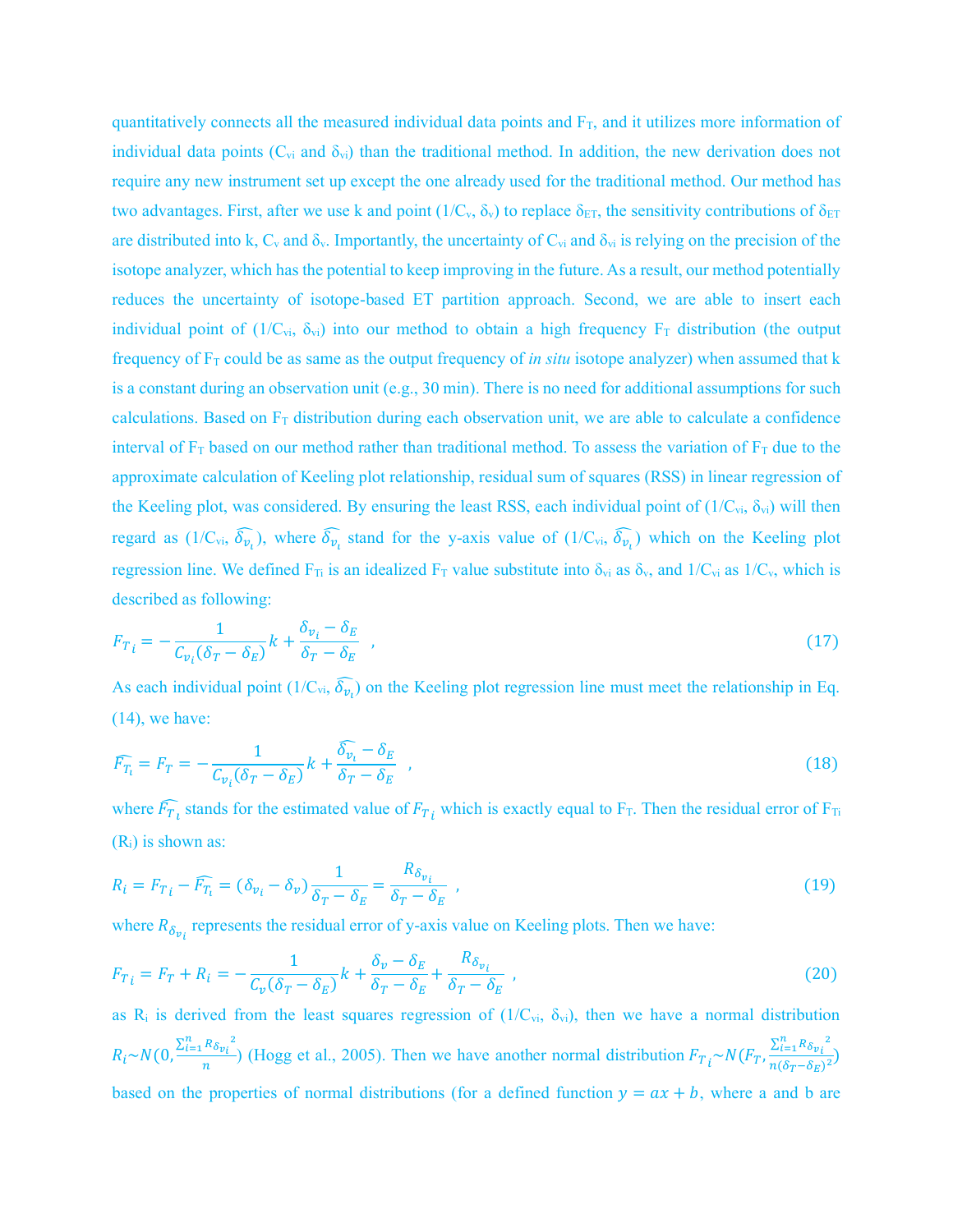constant real numbers, if  $x \sim N(\mu, \sigma^2)$ , we have  $y \sim N(a\mu + b, (a\sigma)^2)$  (Hogg et al., 2005)), which is the distribution of  $F_T$  based on the variation of  $C_{vi}$  and  $\delta_{vi}$  in one observation period. As a result, 95% confidence interval of F<sub>T</sub> should be  $(F_T - \frac{3}{6\pi})$  $\delta_T - \delta_E$  $\sqrt{\frac{\sum_{i=1}^{n} R_{\delta v_i}^2}{n}}$  $\frac{R_{\delta v_i}}{n}$ ,  $F_T + \frac{3}{\delta_T -}$  $\delta_T - \delta_E$  $\sqrt{\frac{\sum_{i=1}^{n} R_{\delta v_i}^2}{n}}$  $\frac{n_{opt}}{n}$ ), which means that F<sub>T</sub> value will be 95% possibility on this interval (3 $\sigma$  principle) (Hogg et al., 2005). The item  $\sum_{i=1}^{n} R_{\delta_{v_i}}^2$  is as well as RSS in the OLS regression of the Keeling plots. The length of the confidence interval (l) is then defined as 6  $\frac{6}{\delta_T - \delta_E} \sqrt{\frac{\text{RSS}}{n}}$  $\frac{35}{n}$  (Hogg et al., 2005). More than a specific point of F<sub>T</sub>, the new method provided a distribution of  $F_T$  for each observation unit, which contains a 95% confidence interval. The example of confidence interval is shown in the following Figure 1.



Fig. 1 Scatter plot of transpiration on evapotranspiration ratio by traditional  $F_T(\delta_{ET})$  method against transpiration on evapotranspiration ratio by novel  $F_T(\delta_{ET})$  method. The distributions of transpiration on evapotranspiration frequency in (a) 2018-6-19 19:00, (b) 2018-7-4 17:00, and (c) 2018-8-19 11:00 were in the bottom right corner.